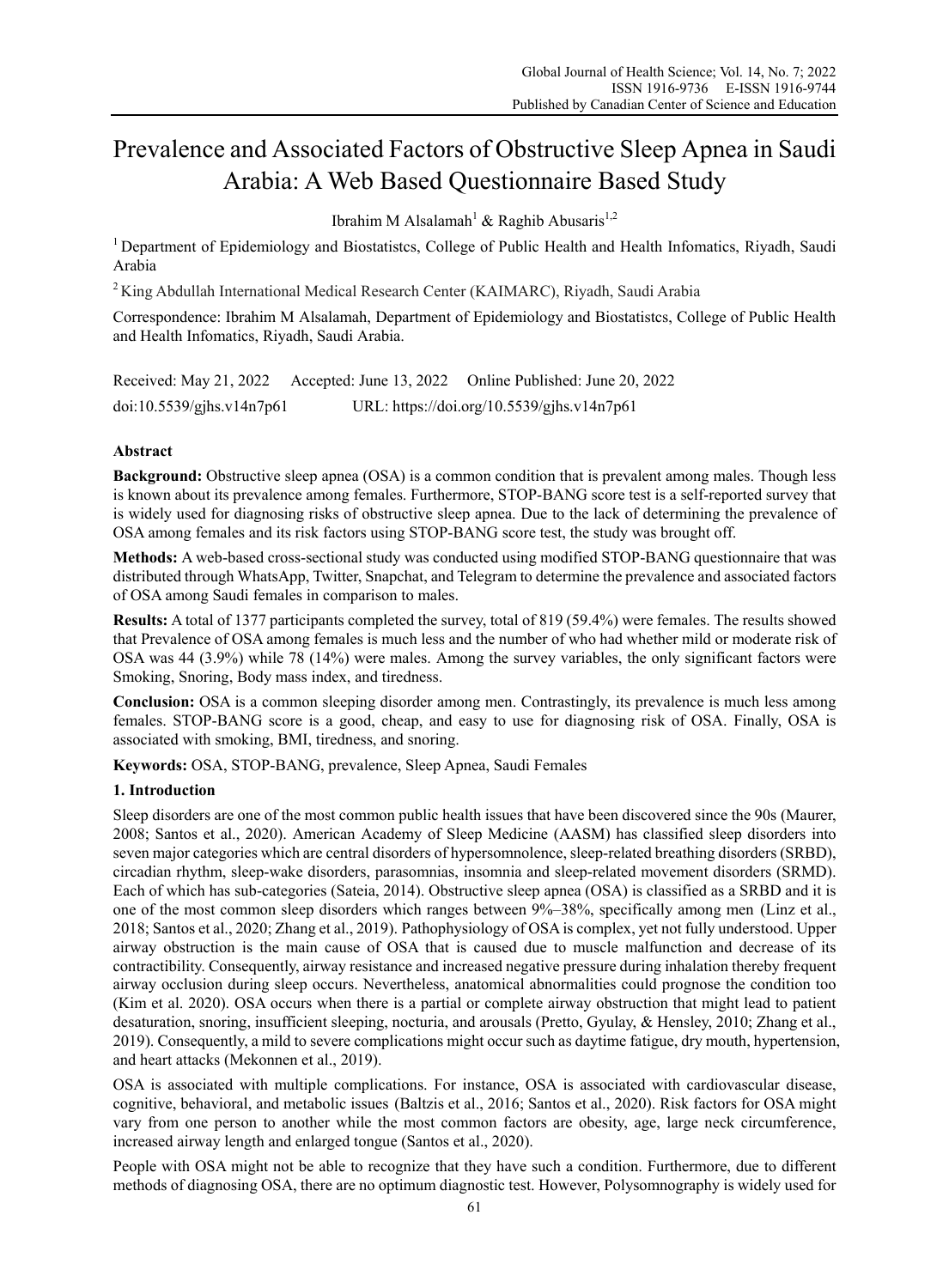diagnosing OSA. Formerly, patients used to sleep in hospital settings particularly in sleep labs to test whether they have any sleep disorders or not. Controversy, it is available as a portable device that can be taken to home nowadays (Kim et al., 2020).

Polysomnography measures multiple variables during night sleep through a continuous monitoring and recordings. As an example, neurological, muscular, cardiac, and respiratory activities will be measured. Simply, an electrical conductors called electrodes will be attached to the patient's different body parts which are electroencephalographic, electrooculographic and electromyographic that will detect any wakefulness, deep sleep, heart rate, respiration, and airflow. After a full night, the results will be analyzed to measure the different variables. As a case of point, apnea-hypopnea index (AHI) is one of the variables that measures the sum of apnea and hypopnea the patients had per hour during their sleep. Cessation of breathing for more than 10 seconds is called apnea while hypopnea is reduction of respiratory efforts combined with desaturation (Kim et al., 2020; Malhotra et al., 2017).

According to AHI, OSA can be classified for mild (AHI between 5–15), moderate (AHI 15–30), and severe (AHI >30). Another variable is respiratory-effort related arousal (RERA) which is disturbance of sleep. Yet, the reason of disturbance is neither because of apnea nor hypopnea. Furthermore, respiratory disturbance index (RDI) is the sum of the numbers of apneas and hypopneas with the abnormal respiratory events calculated per hour during the total time of sleep. According to AASM, high RDI is corresponding to excessive daytime sleepiness and the correlation is higher if it is combined with desaturation (Hisamatsu, Matsuzaki, & Kudou, n.d.). To reach a proper diagnosis, all variables are used mutually in healthcare settings (Status, Status, & Published, 2022).

Treatment of OSA is based on the underlying cause and the severity of such a condition. In mild cases, patients are treated whether by behavioral therapy such as weight loss and caffeine avoidance or by positioning therapy such as advising the patients to sleep in a certain position. On the other hand, patients with moderate to severe OSA usually need to be connected to a machine that covers the patient's nose and mouth which delivers a continuous positive pressure to prevent collapsing of upper airway. It is called a continuous positive airway pressure (CPAP).(Calik 2019) As an advantage, patient go under a deep stage of sleep, less arousals, better cardiorespiratory condition, and will not feel sleepy during daytime (Ortiz & Kwo, 2015).

In 2008, a self-reportable valid and reliable questionnaire called STOP BANG was developed to be as a prehospital screening tool for Patients with OSA. It consists of two dichotomous (yes\no) questions and it measures four subjective items and four demographics. STOP BANG is an abbreviation for Snoring, Tiredness, Observed apnea, High blood Pressure, Body mass index (BMI), Age, Neck circumference, and Gender (BaHammam et al., 2015; Chung et al., 2008; Nagappa et al., 2015). The questionnaire sensitivity for mild, moderate, and severe OSA was 83.9, 92.9 and 100%.(Nagappa et al. 2015) STOP BANG questionnaire is scored from 1 to 8; a score that ranges between 0-2 is considered as a low risk while a score that ranges between 3–8 are considered as a moderate to severe OSA risk (Chung et al., 2008). Each point of the questionnaire has one score and it will be cumulatively calculated for each question (Ortiz & Kwo, 2015).

In comparison with Polysomnography, STOP BANG can be used as an indicator not as a diagnostic tool. Multiple studies have been conducted to determine, assess the prevalence, and risk factors of OSA among men. However, much less is known regarding OSA among females. Thus, this study is aiming to find the prevalence and risk factors of OSA among females through STOP BANG questionnaire in comparison to males. Findings from this study might dominate and emphasize effective prevention strategies.

# **2. Methods**

King Abdullah International Medical Research Center (KAIMRC) institutional review board approval has been taken before the beginning of the study (Study Number: SP21R/418/09, approval date: 10 October 2021). Then, sample size calculations have been done using Raosoft sample size calculator and assuming that 50% of the population will respond, a margin of error of 5%, and 95% confidence interval with a total population size of 34,813,871in Saudi Arabia who can access to at least one mean of social media. The estimated sample size was 385.

After that, a cross-sectional study using a bilingual (Arabic and English) web-based questionnaire called STOP BANG score test was distributed via five social media applications; WhatsApp, Telegram, Twitter, Snapchat, and Instagram, to measure the prevalence and associated factors of OSA among Saudi Females in contrast with males. The survey has eight dichotomous questions that measure demographics and subjective questions regarding sleep apnea. Rather than the demographics, the main measures are Snoring, daytime tiredness, observed apnea during sleep, blood pressure, and neck size.

The Survey was transferred from to an electronic form by using Google drive to be distributed conveniently. Then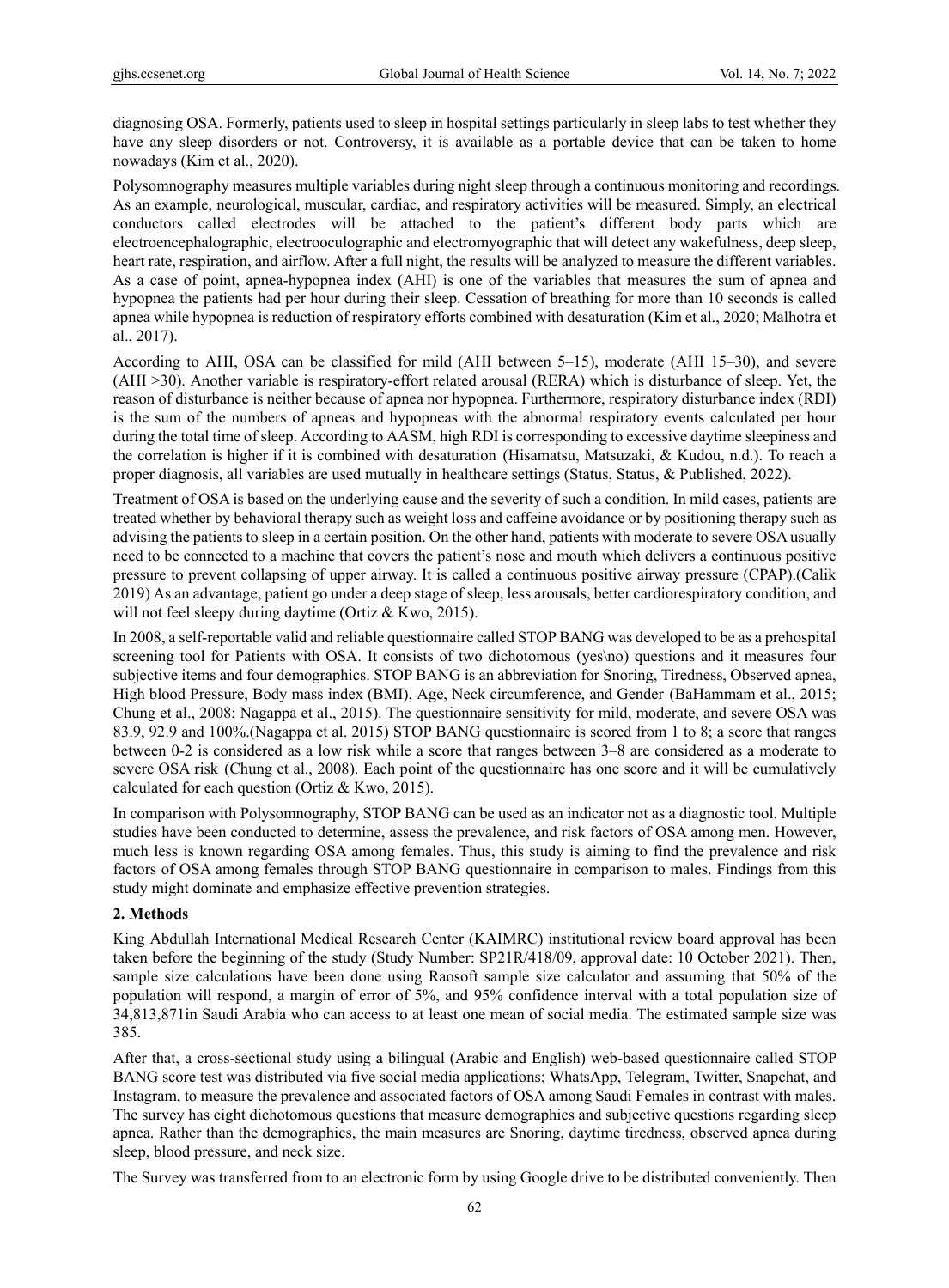forth, data storage and cleaning have been taken in place to EXCEL sheet. Total of 1635 participants have completed the questionnaire. All participants who agreed to participate and who are 18 Years old or above were included. On the other hand, all participants who declined to participate, missed data, or those who are less than 18 Years old were excluded leaving 1377 participants.

Data analysis has been done by using Statistical Package for the Social Sciences (SPSS) version 26. To control confounders, the questionnaire has been modified by including three more questions to identify if participants smoke, had previous surgeries, and their stress level. The questions were "Do you smoke", "have you done any previous surgery" and "do you have stress"

Also, the questionnaire's cut-off point has been tested by using Receiver Operator Characteristic curve (ROC) to test the best cut-off point for OSA risk category classification, whether it is mild, moderate or severe. The internal consistency has been tested before data analysis to make sure that the collected data are reliable. Descriptive statistical analysis has been performed to describe the demographics of the study sample population. The mean and standard deviation has been measured to describe numerical data and frequency with proportions to describe categorical variables. The level of statistical significance was estimated using 95% confidence interval (CI). Logistic regression was used to determine risk factors of OSA. Level of statistical significance was estimated using a P-value < 0.05. Multivariate analysis has been used for adjustments.

# **3. Results**

Cronbach' alpha for internal consistency was 0.668 which reflects fair reliability (Table 1). The cross-sectional study constituted 1377 participants; the majority were females 819 (59.4%) while 558 (40.6%) were males. 1175 (85.3%) of respondents were less than 50 years of old leaving 202 (14.7%) at least 50 years old. Average BMI among Participants was 27.1. Controversy, 137 (9.9%) have BMI higher than or equal 35 kg/m2 (12.56 SD). The study included 1249 (90.7%) participants with low risk of OSA, for moderate risk 111 (8.0%), and 18 (1.3%) with high risk. All mentioned results are included in (Table 2). The overall OSA prevalence among females were 769 (94%) low risk compared with males who had a lower rate of low risk with 480 (86%) respondents. Furthermore, moderate risk for females in comparison with males were 48 (6%) alternately with 63 (11.3%). Finally, high risk of OSA among females were 3 (0.3%) while males prevalence were 15 (2.7%). Table 3 shows all the prevalence results.

| Cronbach's Alpha | N of items |
|------------------|------------|
| .668             |            |

Table 2. Demographic Characteristics

Table 1. Reliability statistics

| raore 2. Demographie emaracteristics |             |                     |  |  |
|--------------------------------------|-------------|---------------------|--|--|
| Factor                               | N(%)        | Mean(Std.Deviation) |  |  |
| Gender                               |             |                     |  |  |
| Male                                 | 558 (40.6)  |                     |  |  |
| Female                               | 819 (59.4)  |                     |  |  |
| Age                                  |             |                     |  |  |
| Less than 50                         | 1175 (85.3) |                     |  |  |
| $\geq 50$                            | 202(14.7)   |                     |  |  |
| <b>Body Mass Index [BMI]</b>         |             | 27.1(12.56)         |  |  |
| BMI < 35                             | 1241(90.1)  |                     |  |  |
| BMI $\geq$ 35                        | 137(9.9)    |                     |  |  |
| <b>OSA</b> category                  |             |                     |  |  |
| Low                                  | 1249 (90.7) |                     |  |  |
| Moderate                             | 111(8.0)    |                     |  |  |
| High                                 | 18(1.3)     |                     |  |  |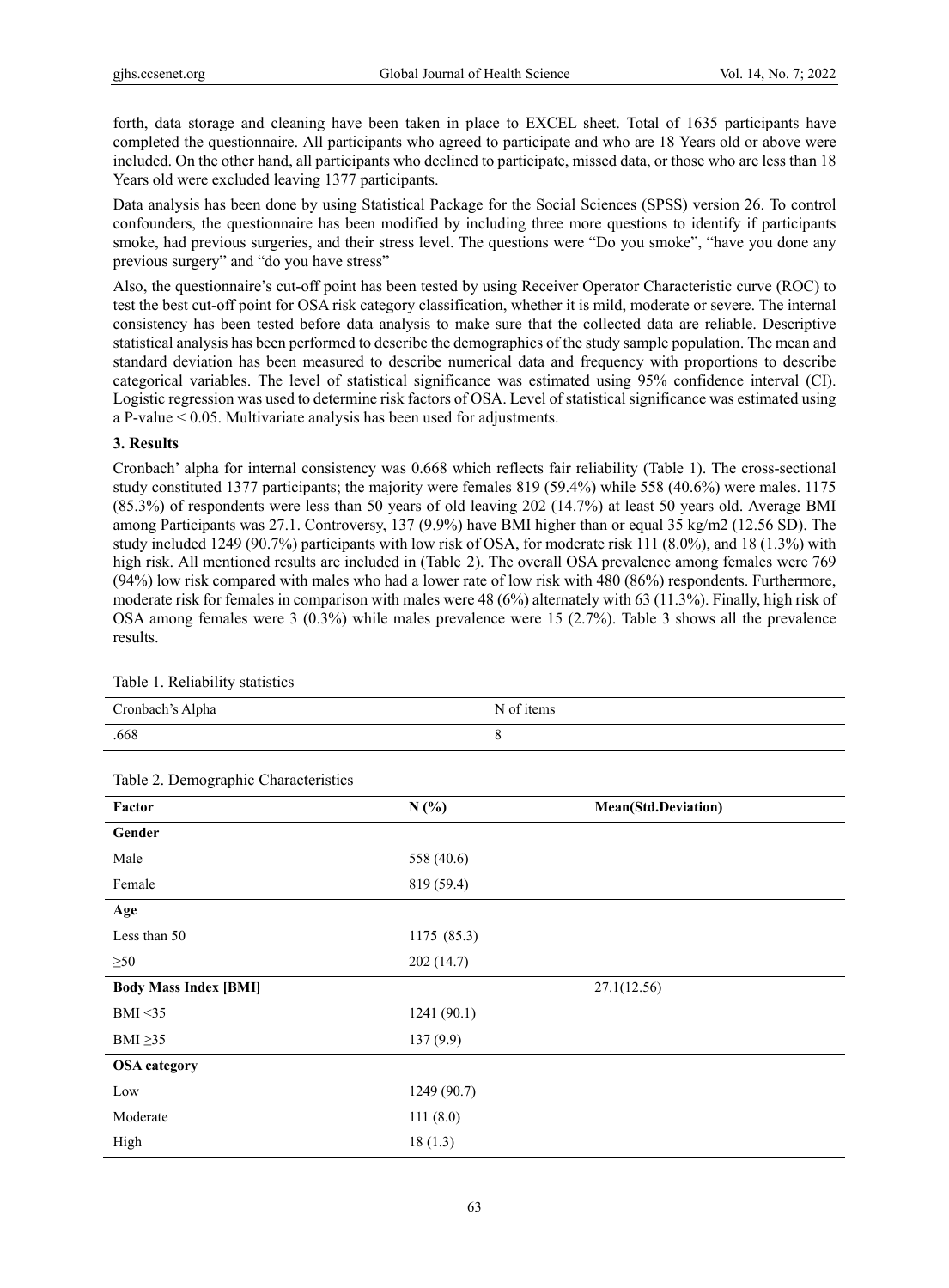# Table 3. Prevalence of OSA between females in comparison with males

| Final score $N(\%)$ |        |            |               |           |  |
|---------------------|--------|------------|---------------|-----------|--|
|                     |        | Low Risk   | Moderate Risk | High Risk |  |
| Gender              | Male   | 480 (86)   | 63(11.3)      | 15(2.7)   |  |
|                     | Female | 769 (94)   | 48(6)         | 3(0.3)    |  |
| Total               |        | 1249(91.1) | 111(7.6)      | 18(1.3)   |  |

A total of  $11\%$  (N = 151) reported of having snoring during night, 60.4% (833) often feel tired and fatigue during daytime, and 12.8% ( $N = 177$ ) has noticed that they have observed breathing pauses during night sleep. Among those who answered to blood pressure question,  $7.7\%$  (N = 106) are having or being treated for high blood pressure. Neck circumference more than 40cm is accounted for  $10.7\%$  (N = 147). For the adjusted questions, smokers were 15.8% of the total number of respondents ( $N = 218$ ) while 37.7% had a previous surgery ( $N = 519$ ). Finally, 66% of samples have stress ( $N = 910$ ). Table 4 presents prevalence of different factors.

## Table 4. Prevalence of different factors

| Factor             | N(%)       |
|--------------------|------------|
| Snoring            | 151(11.0)  |
| Tiredness          | 833 (60.4) |
| Apnea              | 177(12.8)  |
| Pressure           | 106(7.7)   |
| Neck Circumference | 147(10.7)  |
| Smokers            | 218(15.8)  |
| Previous surgery   | 519 (37.7) |
| <b>Stress</b>      | 910 (66)   |

Using the available data, ROC curve test has been conducted for determining the best cut-off point of OSA risk classification for mild, moderate, and high risk. The curve showed that the best cut-off point is 2 which means if the respondents have answered with "yes" for any two questions they will considered at a moderate risk of OSA (Figure 1). However, risk classifications that were used in this paper is same as the original classifications.

#### ROC curve for best cut-off point of OSA



Receiver Operating Characteristics (ROC) curve of the questionnaire (STOP-BANG) classification is  $\geq 3$  versus self-reported results  $\geq 2$ 

#### Figure 1. ROC curve for best cut-off point of OSA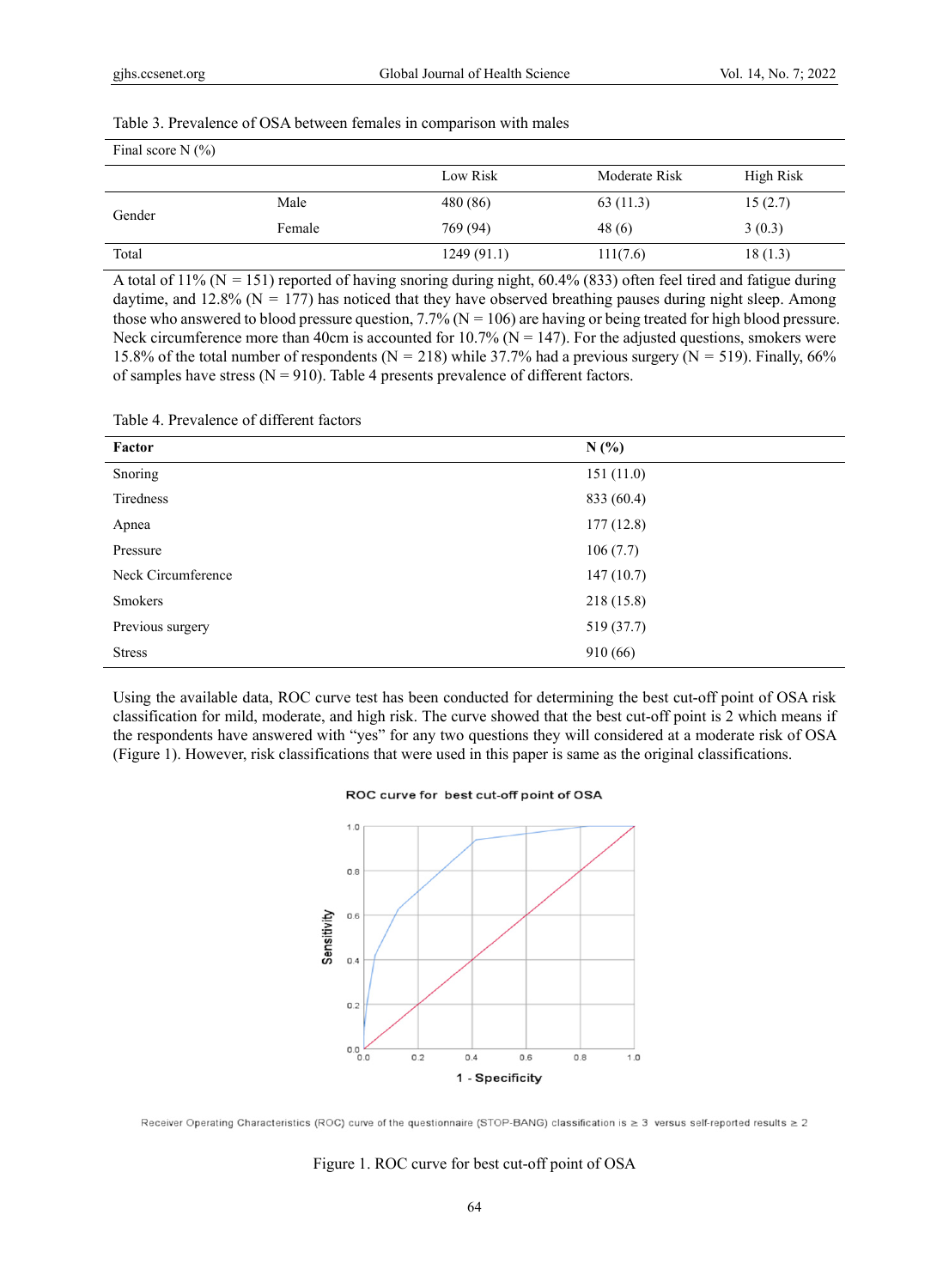To assess the association between OSA and snoring, tiredness, observed apnea, pressure, body mass index, age, neck circumference, and gender, multivariate logistic regression models were used. Backward method was used since it showed the best model fit with higher variability explained among all variables. Snoring during sleep has a significant association with OSA (P-value  $\lt$  0.001 with adjusted odds ratio of 6.325 | 95% Cl= 2.2–9.4). Furthermore, people who snore have a higher risk of OSA by 6 times than people who do not. Tiredness is significantly associated with OSA (P-value  $< 0.004$ , adjusted odds ratio of 1.7 | 95% Cl = 1.19–2.54). Also tiredness seems to increase the risk of OSA by 1.7 times. Having a BMI greater than 35 is significantly associated with OSA with P-value < 0.009 (adjusted odds ratio of 1.9 | 95% Cl= 1.17–3.0). For each 1 kg\m2 increase in unit, risk of OSA tends to increase by 1.9. Furthermore, smoking is associated with OSA with P-value < 0.006 (adjusted odds ratio of 1.7 | 95% Cl= 1.1–2.6). Finally, data showed that there is no significant association between Gender and OSA. Also, age, blood pressure, neck circumference, and surgeries are not significantly associated with OSA (Table 5).

| Variable            | P-value | Adjusted odds | 95% Cl          |
|---------------------|---------|---------------|-----------------|
| Snoring             | < 0.01  | 6.325         | $2.252 - 9.409$ |
| Tiredness / Fatigue | < 0.04  | 1.753         | $1.192 - 2.576$ |
| Body Mass Index     | < 0.09  | 1.897         | $1.170 - 3.078$ |
| Smoking             | < 0.06  | 1.784         | $1.784 - 1.183$ |

Table 5. OSA significant associated factors

\*Hosmer and Lemeshow = .952; \*Nagelkerke R Square = .181; \*Reference group = Who answer with "NO".

# **4. Discussion**

The study was conducted mainly to determine the prevalence of OSA among females compared to males in Saudi Arabian population. Additionally, to determine the associated factors of OSA based on STOP BANG score. Depending on the gathered sample, it shows a contrasting risk of OSA between males and females. The higher risk is widespread among men with a 10% difference of OSA more than women. However, the results showed that females are susceptible to OSA too.

Wali et al. discussed the prevalence among Saudi population using a case-control study by enrolling one group for Wisconsin questionnaire as opposed to a full night polysomnography study group. The result revealed a similar prevalence of OSA risk among females with a slight variance of (0.3%) (Cho et al., 2020) Contrary to this study and Wali's study, King Saud University has conducted a study between 2015–2016 on pregnant women that have been matched with non-pregnant. Both, the exposed and the control groups showed a high prevalence of OSA varying between 16.6 to 19.3 (Wali, Abalkhail, & Krayem, 2017). Furthermore, different studies reported different prevalence ranging from 15% up to 33.2% (Al-Jewair et al., 2016; BaHammam et al., 2009; Chen et al., 2020).

Variation of OSA among different studies is justifiable due to the lack of standardization of the assessment tool that is used; whether by using polysomnography, STOP-BANG, Wisconsin, or other diagnostic tools. Additionally, Prevalence of such a condition is subjected to timeframe.

By comparing between the indicated sensitivity of the score and sensitivity of the gathered data, ROC curve for the sample showed that STOP-BANG score  $\geq 2$  is considered as a moderate risk which might question the sensitivity of the available tool. Multiple literatures discussed that all STOP-BANG items are indicating and correlating with OSA. Whereas our results showed that the significant associated factors for OSA among the gathered sample was snoring, tiredness, blood pressure, BMI greater than 35 kg/m<sup>2</sup>, and more importantly smoking which was not included in the original tool. It is similar to different studies that BMI, snoring and smoking are significant risk factors (Cho et al., 2020; Foroughi et al., 2017). In contrast, our study did not reveal that gender, observed apnea, blood pressure, and neck size are significantly associated with risk of OSA (Abdissa, 2020; Wong et al., 2020).

To delineate, these differences among the studies and our study are justifiable that might be subjected to cultural norms. For instance, females might become hesitant to respond to observed apnea and age questions since it is considered as an embarrassing questions. Furthermore, since the study was a web-based study; neck circumference might not be accurately measured or answered accurately due to measurements inconvenience and could affect the survey accuracy. Also, majority of respondents were less than 50 years which decreases the chance of having high blood pressure. Yet, further investigations are advised for reaching more precise information regarding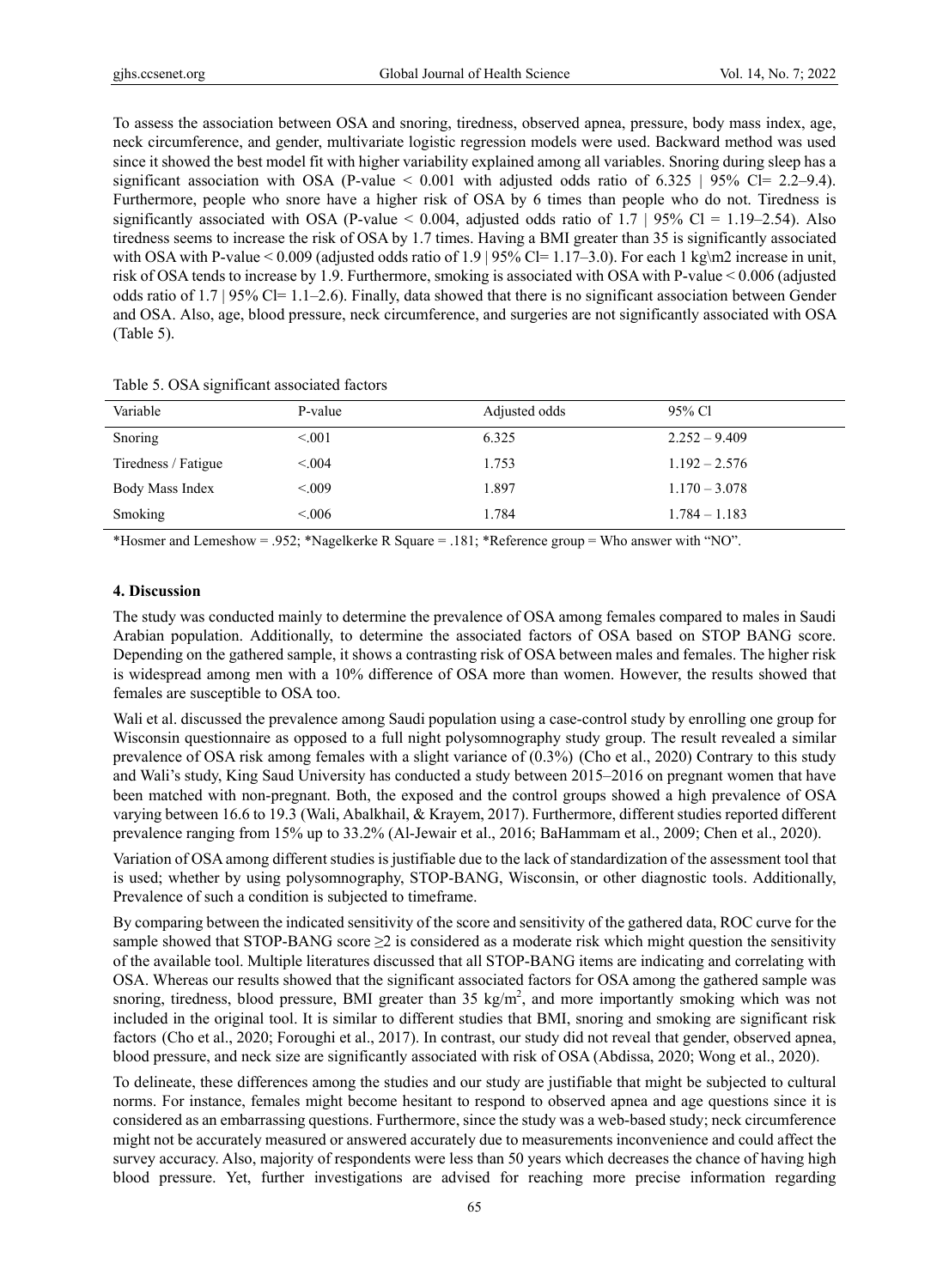nonsignificant variables.

Sampling bias is a limiting factor that sample technique was convenience and targeting all Saudi regions was not guaranteed; non-social media users also were not captured. Since the study was a web-based survey, some questions potentially were not correctly responded such as neck circumference size. Furthermore, study type is considered as a limitation that incidence of OSA compared to the prevalence could not be investigated because the study was conducted in a single point of time. It is limiting that this study cannot determine if cessation of the risk factors might lead to risk absenteeism lessening. Conducting a similar study with design adjustment would be preferable to detect such changes. Since the survey has two age category, it is hard to determine the specific age range which has higher OSA rate too. Finally, the survey itself is considered as a limitation since it cannot measure all OSA risk factors such cardiovascular and central risks.

Criticizing the best cut-off point is a strength since our results showed different cut-off point rather than the available literatures even though that it was not the main aim of the study. Also, declaring that smoking is significant factor which was not indicated in the original survey might lead to a further investigations of the relationship between different kinds of smoking and its effect on OSA among Saudi population. For instance, vaping, electronic cigarette, and hookah (waterpipe). Additionally, regulations and increasing awareness regarding weight and tiredness controls might be emphasized on due to their significance of correlation with the dependent variable. Finally, this paper might lead to better conclusion if it is included in further systematic reviews and metanalysis.

# **5. Conclusion**

Obstructive Sleep Apnea is a common condition that occurs when airway is being blocked during sleeping. Its prevalence among men is high and is associated with different variables while there are no sufficient studies for comparing its risk among women using STOP BANG score test. STOP BANG score is a quick, cheap, eight dichotomous questions, and easy survey that can be used to determine OSA risk. The results of using STOP BANG survey showed that OSA prevalence among females is not as high as in males. Furthermore, adjusted STOP BANG score showed that only four out of eleven items are significantly related to OSA which are snoring, tiredness, BMI greater than 35 kg/m<sup>2</sup>, and smoking. Most importantly, there is no association between gender and the risk of OSA. The study concluded that the survey might not be sufficient for OSA risk diagnosis among females and determining all risk factors. Yet, it could be as a cheap and pre-diagnostic tool. Finally, further studies are needed using different tools and systematic reviews to reach a more specific conclusion regarding its prevalence and risk factors.

## **Acknowledgments**

I would like to express my special gratitude to the most humble, professional, and knowledgeable professor I have ever met. As I learned from his professionalism, humbleness, and experience, Prof. Raghib Abusaris. Also, my parents who were always a huge believer and supporter that they have never hesitated to support me whenever I needed. I would like to thank my brothers and my little sisters for their distinguish support and help me for gathering the data.

Beside that, I would like to express my gratitude for family and friens for distributing the questionnaire too.

## **Competing Interests Statement**

The authors declare that there are no competing or potential conflicts of interest.

## **References**

- Abdissa, D. (2020). Prevalence of Obstructive Sleep Apnea Risk and Associated Factors among Patients with Type 2 Diabetes Mellitus on Follow up at Jimma Medical Center, Southwest Ethiopia. *Journal of Clinical and Translational Endocrinology, 21*(June), 100234. https://doi.org/10.1016/j.jcte.2020.100234.
- Al-Jewair, T. S., Nazir, M. A., Al-Masoud, N. N., & Alqahtani, N. D. (2016). Prevalence and Risks of Habitual Snoring and Obstructive Sleep Apnea Symptoms in Adult Dental Patients. *Saudi Medical Journal*, *37*(2), 183-90. https://doi.org/10.15537/smj.2016.2.12852
- Bahammam, A., S., Al-Rajeh, M. S., Al-Ibrahim, F. S., Arafah, M. A., & Sharif, M. M. (2009). Prevalence of Symptoms and Risk of Sleep Apnea in Middle-Aged Saudi Women in Primary Care. *Saudi Medical Journal, 30*(12), 1572-76.
- BaHammam, A. S., Al-Aqeel, A. M., Alhedyani, A. A., Al-Obaid, G. I., Al-Owais, M. M., & Olaish, A. H. (2015). The validity and reliability of an Arabic version of the STOP-Bang questionnaire for identifying obstructive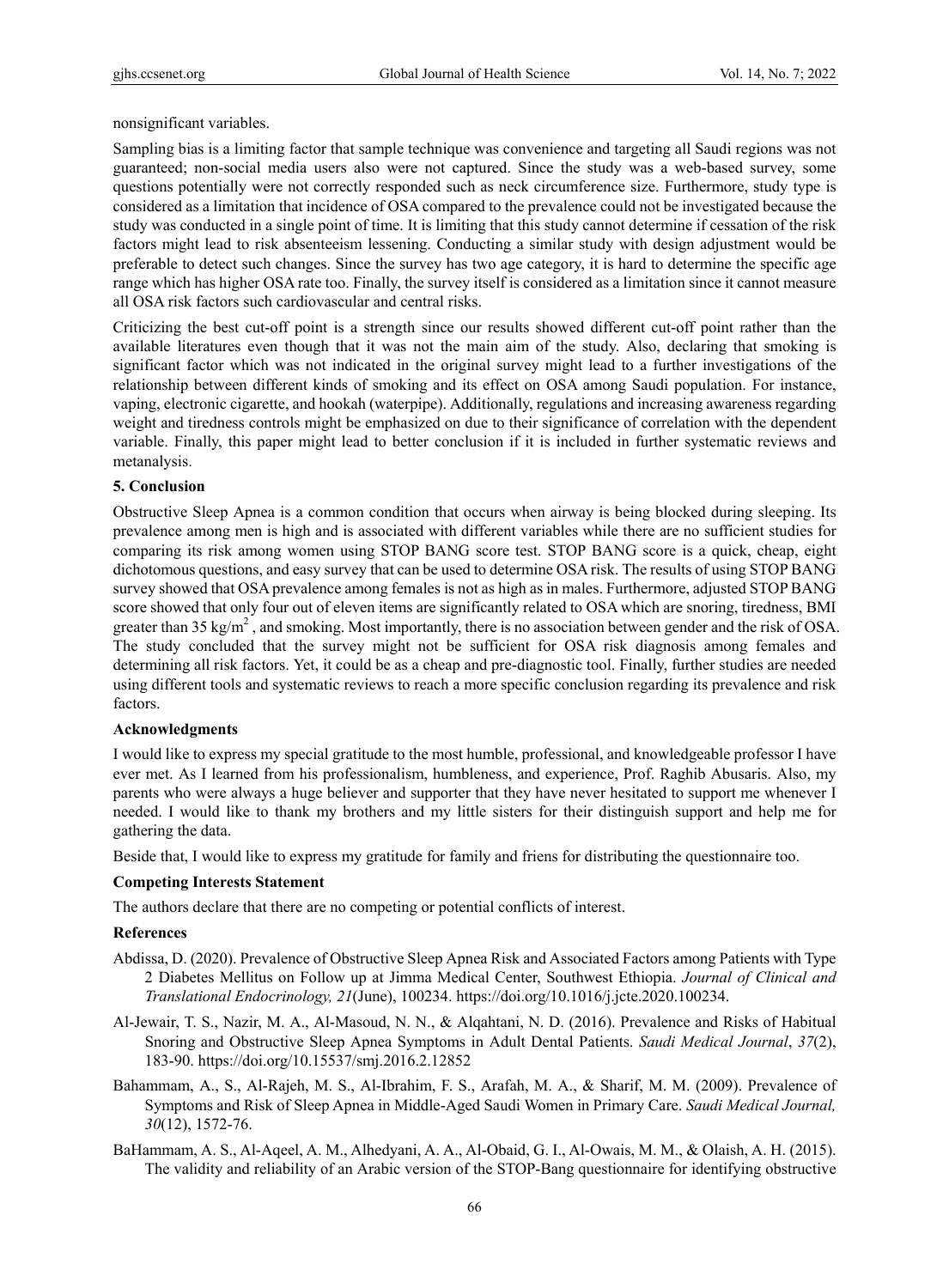sleep apnea. *The Open Respiratory Medicine Journal*, *9*, 22. https://doi.org/10.2174/1874306401509010022

- Bakker, J. P., Tavakkoli, A., Rueschman, M., Wang, W., Andrews, R., Malhotra, A., ... & Patel, S. R. (2018). Gastric banding surgery versus continuous positive airway pressure for obstructive sleep apnea: a randomized controlled trial. *American journal of respiratory and critical care medicine*, *197*(8), 1080-1083. https://doi.org/10.1164/rccm.201708-1637LE
- Baltzis, D., Bakker, J. P., Patel, S. R., & Veves, A. (2011). Obstructive sleep apnea and vascular diseases. *Comprehensive physiology*, *6*(3), 1519-1528. https://doi.org/10.1002/cphy.c150029
- Calik, M. W. (2016). Treatments for Obstructive Sleep Apnea. *J Clin Outcomes Manag. 23*(4), 181-192. PMCID: PMC4847952
- Chen, L., Ma, W., Tang, W., Zha, P., Wang, C., Chen, D., Lei, F., Li, T., Tang, X., & Ran, X. (2020). Prevalence of Obstructive Sleep Apnea in Patients With Diabetic Foot Ulcers. *Frontiers in endocrinology*, *11*, 416. 1-7. https://doi.org/10.3389/fendo.2020.00416
- Cho, J., Choi, S. M., Park, Y. S., Lee, C. H., Lee, S. M., Yoo, C. G., Kim, Y. W., & Lee, J. (2020). Prediction of cardiopulmonary events using the STOP-Bang questionnaire in patients undergoing bronchoscopy with moderate sedation. *Scientific reports*, *10*(1), 14471. https://doi.org/10.1038/s41598-020-71314-1
- Chung, F., Yegneswaran, B., Liao, P., Chung, S. A., Vairavanathan, S., Islam, S., Khajehdehi, A., & Shapiro, C. M. (2008). STOP questionnaire: a tool to screen patients for obstructive sleep apnea. *Anesthesiology*, *108*(5), 812-821. https://doi.org/10.1097/ALN.0b013e31816d83e4
- Foroughi, M., Malekmohammad, M., Sharafkhaneh, A., Emami, H., Adimi, P., & Khoundabi, B. (2017). Prevalence of Obstructive Sleep Apnea in a High-Risk Population Using the Stop-Bang Questionnaire in Tehran, Iran. *Tanaffos*, *16*(3), 217-224.
- Hisamatsu, K., Matsuzaki, H., Kudou, I., & Makiyama, K. (2018). Surgery for Sleep-Disordered Breathing. In (Ed.), *Contemporary Rhinoplasty*. IntechOpen. https://doi.org/10.5772/intechopen.82261
- Kim, J. W., Won, T. B., Rhee, C. S., Park, Y. M., Yoon, I. Y., & Cho, S. W. (2020). Polysomnographic phenotyping of obstructive sleep apnea and its implications in mortality in Korea. *Scientific reports*, *10*(1), 13207. https://doi.org/10.1038/s41598-020-70039-5.
- Linz, D., McEvoy, R. D., Cowie, M. R., Somers, V. K., Nattel, S., Lévy, P., Kalman, J. M., & Sanders, P. (2018). Associations of Obstructive Sleep Apnea With Atrial Fibrillation and Continuous Positive Airway Pressure Treatment: A Review. *JAMA cardiology*, *3*(6), 532-540. https://doi.org/10.1001/jamacardio.2018.0095.
- Maurer J. T. (2008). Early diagnosis of sleep related breathing disorders. *GMS current topics in otorhinolaryngology, head and neck surgery*, *7*. Retrieved from http://www.ncbi.nlm.nih.gov/pubmed/22073090%0Ahttp://www.pubmedcentral.nih.gov/articlerender.fcgi?a rtid=PMC3199834
- Medical Advisory Secretariat. (2006). Polysomnography in patients with obstructive sleep apnea: an evidence-based analysis. *Ontario health technology assessment series*, *6*(13), 1-38.
- Mekonnen, A., Gasiorek, M., Key, M., & Stimac, G. (2019). A Look into Obstructive Sleep Apnea among Ethiopians. *Ethiopian journal of health sciences*, *29*(5), 585-590. https://doi.org/10.4314/ejhs.v29i5.8.
- Nagappa, M., Liao, P., Wong, J., Auckley, D., Ramachandran, S. K., Memtsoudis, S., Mokhlesi, B., & Chung, F. (2015). Validation of the STOP-Bang Questionnaire as a Screening Tool for Obstructive Sleep Apnea among Different Populations: A Systematic Review and Meta-Analysis. *PloS one*, *10*(12), e0143697. https://doi.org/10.1371/journal.pone.0143697.
- Ortiz, V. E., & Kwo, J. (2015). Obesity: physiologic changes and implications for preoperative management. *BMC anesthesiology*, *15*, 97. https://doi.org/10.1186/s12871-015-0079-8
- Pretto, J. J., Gyulay, S. G., & Hensley, M. J. (2010). Trends in anthropometry and severity of sleep-disordered breathing over two decades of diagnostic sleep studies in an Australian adult sleep laboratory. *The Medical journal of Australia*, *193*(4), 213-216. https://doi.org/10.5694/j.1326-5377.2010.tb03870.x
- Santos, I., Rocha, I., Gozal, D., & Meira E Cruz, M. (2020). Obstructive sleep apnea, shift work and cardiometabolic risk. *Sleep medicine*, *74*, 132-140. https://doi.org/10.1016/j.sleep.2020.05.013
- Sateia M. J. (2014). International classification of sleep disorders-third edition: highlights and modifications. *Chest*, *146*(5), 1387-1394. https://doi.org/10.1378/chest.14-0970